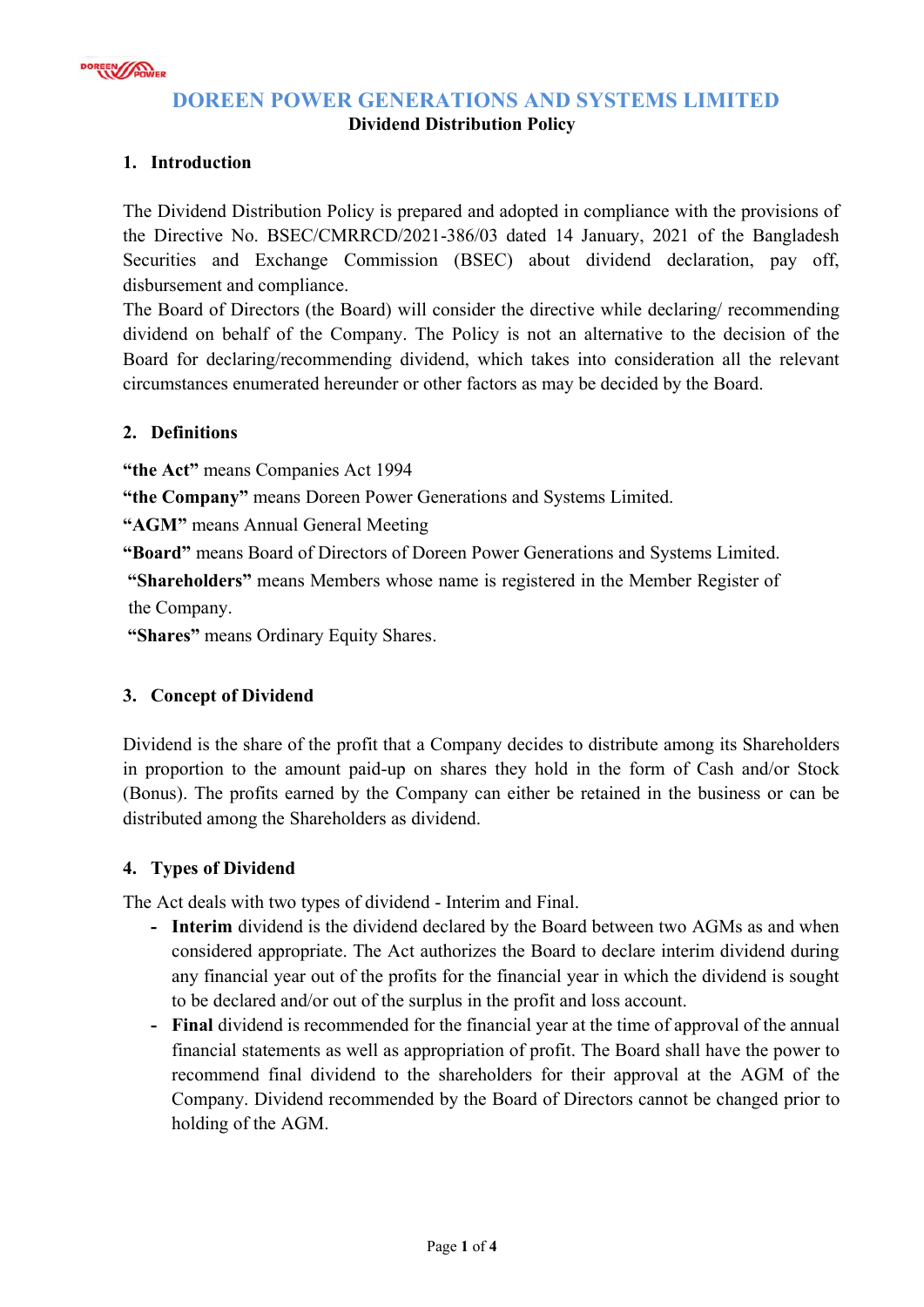

## **DOREEN POWER GENERATIONS AND SYSTEMS LIMITED**

#### **Dividend Distribution Policy**

#### **5. Declaration of Dividend**

Subject to the provisions of the Act, dividend shall be declared and paid out of:

- a. Profits of the Company for the year for which the dividend is to be paid after setting off carried over previous losses and depreciation not provided in the previous year(s);
- b. Undistributed profits of the previous financial years after providing for depreciation in accordance with law and remaining undistributed.
- c. Out of above a & b both.

Before declaration of dividend, the Company may transfer a portion of its profits to reserves of the Company as may be considered appropriate by the Board at its discretion.

In the event of inadequacy or absence of profits in any financial year, the Company may declare dividend out of free reserves subject to the compliance with the Act and Rules.

#### **6. Factors Governing Declaration of Dividend**

The decision regarding dividend pay-out is a crucial decision as it determines the amount of profit to be distributed among the shareholders and amount of profit to be retained in business.

The circumstance for dividend pay-out decision depends on various external and internal factors which the Board of Directors shall consider while recommend/ declaring dividend including the following:

#### **6.a External Factors:**

- $\triangleright$  The Board shall consider the restrictions, if any, imposed by the Act and other applicable laws with regard to declaration of dividend in order to ensure compliance with the applicable laws.
- $\triangleright$  The Board shall evaluate the market trends in terms of technological changes mandating investments, competition impacting profits, etc., which may require the Company to conserve resources.
- $\triangleright$  The Board shall endeavor to retain a larger portion of profits to build up reserves, in case of Adverse Economic Scenario.
- $\triangleright$  Dividend distribution tax or any tax deduction at source as required by tax regulations, applicable at the time of declaration of dividend may impact the decision with regard to dividend declaration.
- $\triangleright$  Other factors beyond control of the Management like natural calamities, fire, etc. effecting operations of the Company may impact the decision with regard to dividend declaration.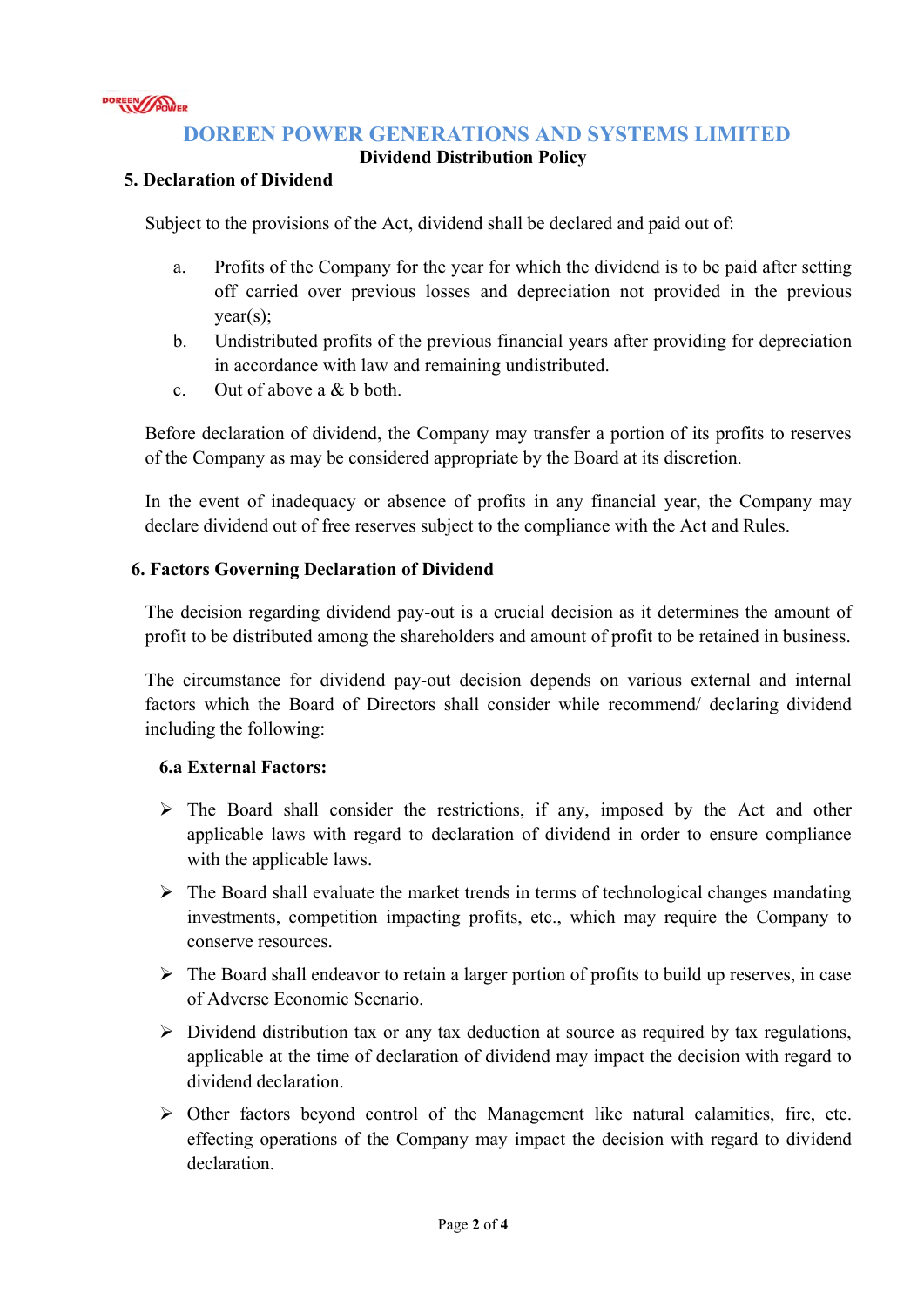

# **DOREEN POWER GENERATIONS AND SYSTEMS LIMITED Dividend Distribution Policy**

#### **6.b Internal Factors:**

- $\triangleright$  Profitability
- $\triangleright$  Availability and Liquidity of Funds
- $\triangleright$  Capital Expenditure needs for the existing businesses
- $\triangleright$  Expansion/Modernization of the business
- $\triangleright$  Additional investments in subsidiaries/associates of the Company
- $\triangleright$  Cost of raising funds from alternate sources
- $\triangleright$  Cost of servicing outstanding debts
- $\triangleright$  Funds for meeting contingent liabilities
- $\triangleright$  Mergers and Acquisitions
- $\triangleright$  Any other factor as deemed appropriate by the Board.

Apart from the above factors, the Board also considers past dividend history and sense of shareholders' expectations while determining the rate of dividend. The Board may additionally recommend special dividend in special circumstances.

#### **7. Financial Parameters for Declaring Dividend**

The Company is committed to deliver sustainable value to its stakeholders. The Company shall strive to distribute an optimal and appropriate level of the profits among the shareholders in the form of dividend.

To keep investment attractive and to ensure capital appreciation for the shareholders, the Company shall also endeavor to provide consistent return over a period of time. While deciding on the dividend, micro and macroeconomic parameters for the country in general and the Company in particular shall also be considered.

Taking into consideration the aforementioned factors, the Board shall endeavor to maintain a dividend pay-out.

#### **8. Utilization of Retained Earnings**

Subject to the provisions of the Act and other applicable laws, retained earnings may be utilized as under:

- $\triangleright$  Issue of fully paid-up bonus shares
- Declaration of dividend-Interim or Final
- $\triangleright$  Funding for capital expenditure/expansion plans/acquisition;
- $\triangleright$  Repayment of debt
- $\triangleright$  Any other permitted use as may be decided by the Board.